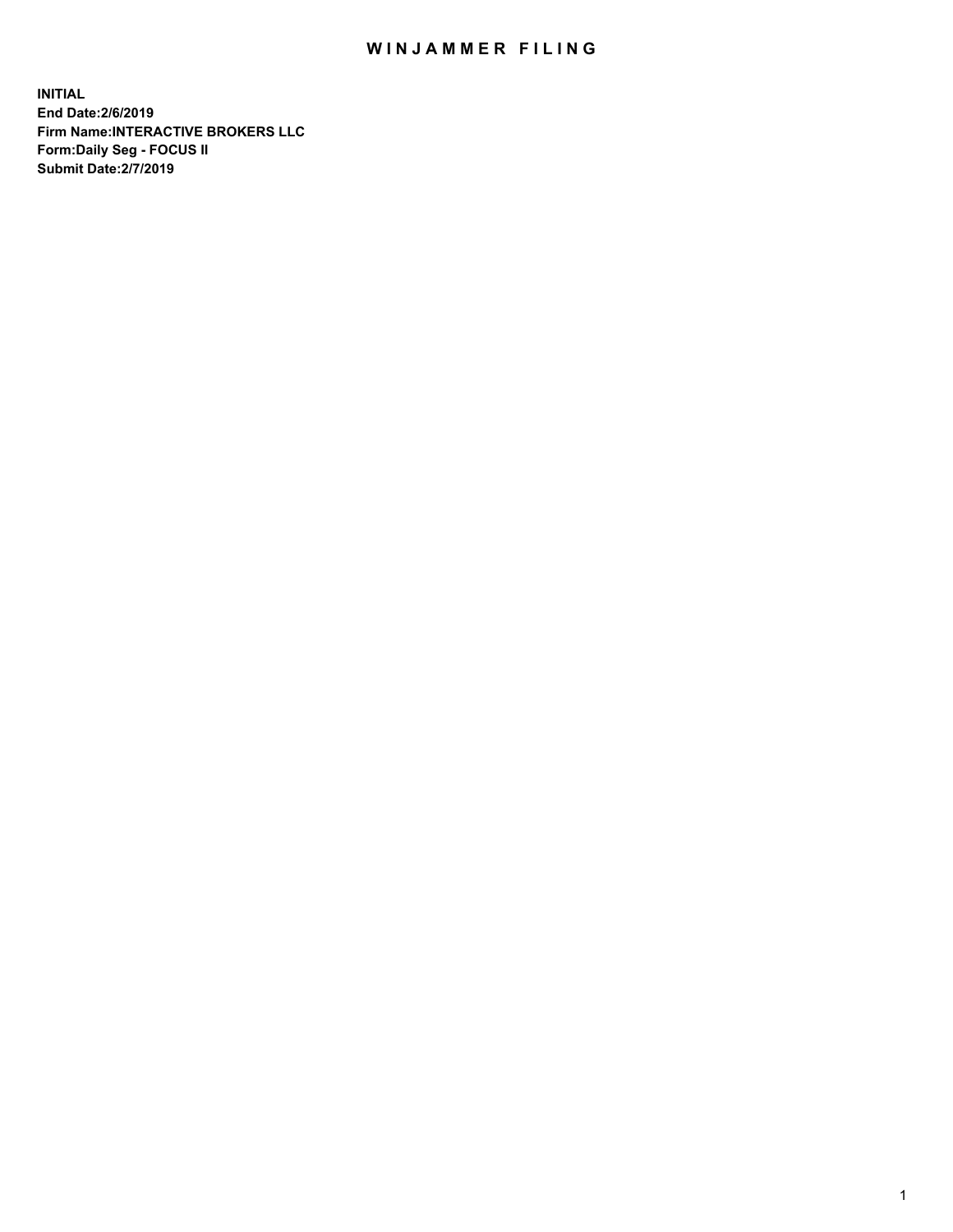**INITIAL End Date:2/6/2019 Firm Name:INTERACTIVE BROKERS LLC Form:Daily Seg - FOCUS II Submit Date:2/7/2019 Daily Segregation - Cover Page**

| Name of Company                                                                                                                                                                                                                                                                                                                | <b>INTERACTIVE BROKERS LLC</b>                                                                  |
|--------------------------------------------------------------------------------------------------------------------------------------------------------------------------------------------------------------------------------------------------------------------------------------------------------------------------------|-------------------------------------------------------------------------------------------------|
| <b>Contact Name</b>                                                                                                                                                                                                                                                                                                            | James Menicucci                                                                                 |
| <b>Contact Phone Number</b>                                                                                                                                                                                                                                                                                                    | 203-618-8085                                                                                    |
| <b>Contact Email Address</b>                                                                                                                                                                                                                                                                                                   | jmenicucci@interactivebrokers.c<br>om                                                           |
| FCM's Customer Segregated Funds Residual Interest Target (choose one):<br>a. Minimum dollar amount: : or<br>b. Minimum percentage of customer segregated funds required:% ; or<br>c. Dollar amount range between: and; or<br>d. Percentage range of customer segregated funds required between:% and%.                         | $\overline{\mathbf{0}}$<br>$\overline{\mathbf{0}}$<br>155,000,000 245,000,000<br>0 <sub>0</sub> |
| FCM's Customer Secured Amount Funds Residual Interest Target (choose one):<br>a. Minimum dollar amount: ; or<br>b. Minimum percentage of customer secured funds required:% ; or<br>c. Dollar amount range between: and; or<br>d. Percentage range of customer secured funds required between:% and%.                           | $\overline{\mathbf{0}}$<br>$\overline{\mathbf{0}}$<br>80,000,000 120,000,000<br>0 <sub>0</sub>  |
| FCM's Cleared Swaps Customer Collateral Residual Interest Target (choose one):<br>a. Minimum dollar amount: ; or<br>b. Minimum percentage of cleared swaps customer collateral required:% ; or<br>c. Dollar amount range between: and; or<br>d. Percentage range of cleared swaps customer collateral required between:% and%. | $\overline{\mathbf{0}}$<br><u>0</u><br>0 <sub>0</sub><br>0 <sub>0</sub>                         |

Attach supporting documents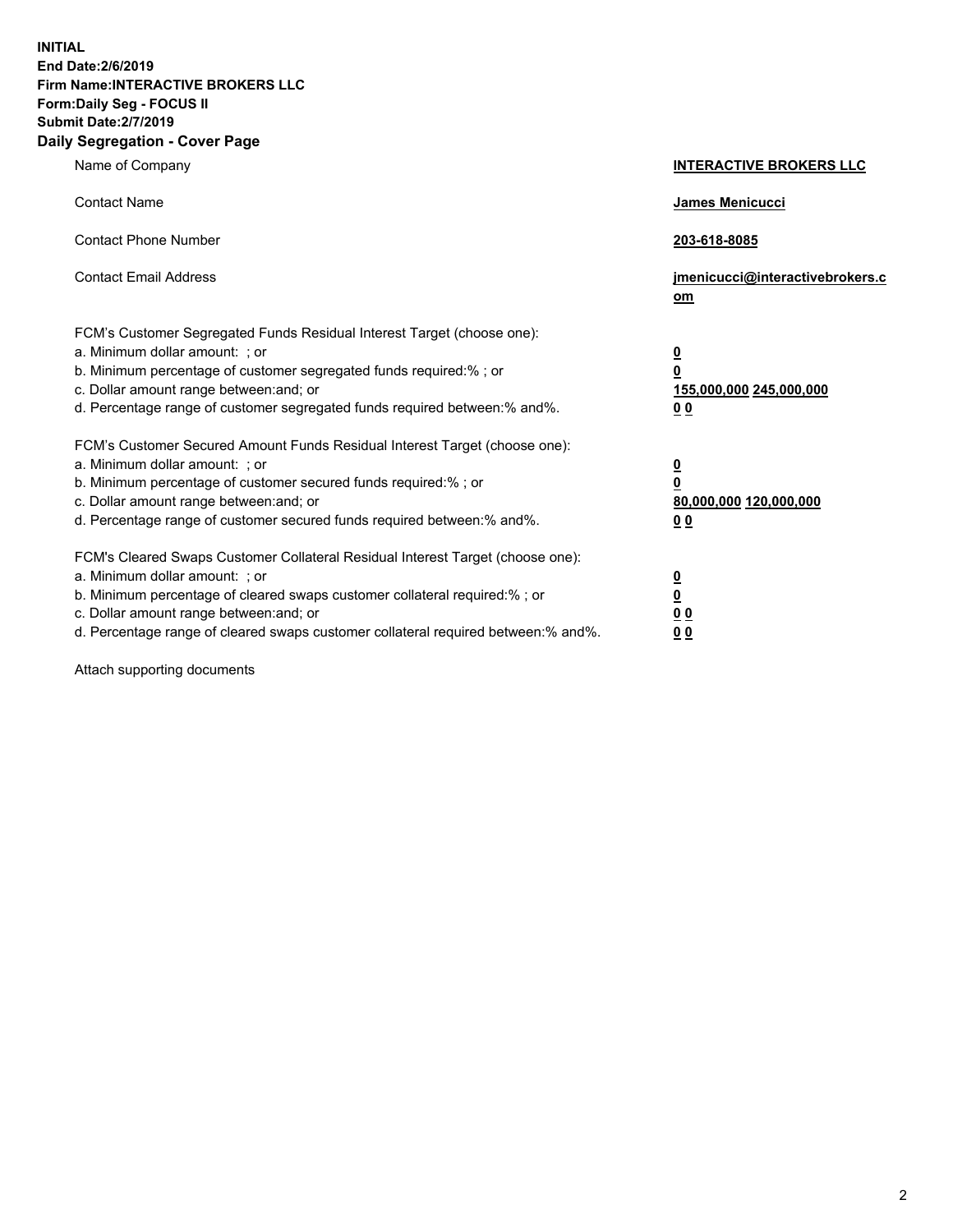## **INITIAL End Date:2/6/2019 Firm Name:INTERACTIVE BROKERS LLC Form:Daily Seg - FOCUS II Submit Date:2/7/2019 Daily Segregation - Secured Amounts**

|                | Foreign Futures and Foreign Options Secured Amounts                                                        |                                                            |
|----------------|------------------------------------------------------------------------------------------------------------|------------------------------------------------------------|
|                | Amount required to be set aside pursuant to law, rule or regulation of a foreign                           | $0$ [7305]                                                 |
|                | government or a rule of a self-regulatory organization authorized thereunder                               |                                                            |
| $\mathbf{1}$ . | Net ledger balance - Foreign Futures and Foreign Option Trading - All Customers                            |                                                            |
|                | A. Cash                                                                                                    | 416,058,464 [7315]                                         |
|                | B. Securities (at market)                                                                                  | $0$ [7317]                                                 |
| 2.             | Net unrealized profit (loss) in open futures contracts traded on a foreign board of trade                  | 934,500 [7325]                                             |
| 3.             | Exchange traded options                                                                                    |                                                            |
|                | a. Market value of open option contracts purchased on a foreign board of trade                             | 97,803 [7335]                                              |
|                | b. Market value of open contracts granted (sold) on a foreign board of trade                               | -31,687 [7337]                                             |
| 4.             | Net equity (deficit) (add lines 1.2. and 3.)                                                               | 417,059,080 [7345]                                         |
| 5.             | Account liquidating to a deficit and account with a debit balances - gross amount                          | 6,559 [7351]                                               |
|                | Less: amount offset by customer owned securities                                                           | 0 [7352] 6,559 [7354]                                      |
| 6.             | Amount required to be set aside as the secured amount - Net Liquidating Equity                             | 417,065,639 [7355]                                         |
|                | Method (add lines 4 and 5)                                                                                 |                                                            |
| 7.             | Greater of amount required to be set aside pursuant to foreign jurisdiction (above) or line<br>6.          | 417,065,639 [7360]                                         |
|                | FUNDS DEPOSITED IN SEPARATE REGULATION 30.7 ACCOUNTS                                                       |                                                            |
| $\mathbf{1}$ . | Cash in banks                                                                                              |                                                            |
|                | A. Banks located in the United States                                                                      | 49,651,208 [7500]                                          |
|                | B. Other banks qualified under Regulation 30.7                                                             | 0 [7520] 49,651,208 [7530]                                 |
| 2.             | Securities                                                                                                 |                                                            |
|                | A. In safekeeping with banks located in the United States                                                  | 411,389,910 [7540]                                         |
|                | B. In safekeeping with other banks qualified under Regulation 30.7                                         | 0 [7560] 411,389,910 [7570]                                |
| 3.             | Equities with registered futures commission merchants                                                      |                                                            |
|                | A. Cash                                                                                                    | $0$ [7580]                                                 |
|                | <b>B.</b> Securities                                                                                       | $0$ [7590]                                                 |
|                | C. Unrealized gain (loss) on open futures contracts                                                        | $0$ [7600]                                                 |
|                | D. Value of long option contracts                                                                          | $0$ [7610]                                                 |
|                | E. Value of short option contracts                                                                         | 0 [7615] 0 [7620]                                          |
| 4.             | Amounts held by clearing organizations of foreign boards of trade                                          |                                                            |
|                | A. Cash                                                                                                    | $0$ [7640]                                                 |
|                | <b>B.</b> Securities                                                                                       | $0$ [7650]                                                 |
|                | C. Amount due to (from) clearing organization - daily variation                                            | $0$ [7660]                                                 |
|                | D. Value of long option contracts                                                                          | $0$ [7670]                                                 |
|                | E. Value of short option contracts                                                                         | 0 [7675] 0 [7680]                                          |
| 5.             | Amounts held by members of foreign boards of trade                                                         |                                                            |
|                | A. Cash                                                                                                    | 86,123,324 [7700]                                          |
|                | <b>B.</b> Securities                                                                                       | $0$ [7710]                                                 |
|                | C. Unrealized gain (loss) on open futures contracts                                                        | 837,495 [7720]                                             |
|                | D. Value of long option contracts                                                                          | 97,803 [7730]                                              |
|                | E. Value of short option contracts                                                                         | <mark>-31,687</mark> [7735] <mark>87,026,935</mark> [7740] |
| 6.             | Amounts with other depositories designated by a foreign board of trade                                     | $0$ [7760]                                                 |
| 7.             | Segregated funds on hand                                                                                   | $0$ [7765]                                                 |
| 8.             | Total funds in separate section 30.7 accounts                                                              | 548,068,053 [7770]                                         |
| 9.             | Excess (deficiency) Set Aside for Secured Amount (subtract line 7 Secured Statement<br>Page 1 from Line 8) | 131,002,414 [7380]                                         |
| 10.            | Management Target Amount for Excess funds in separate section 30.7 accounts                                | 80,000,000 [7780]                                          |
| 11.            | Excess (deficiency) funds in separate 30.7 accounts over (under) Management Target                         | 51,002,414 [7785]                                          |
|                |                                                                                                            |                                                            |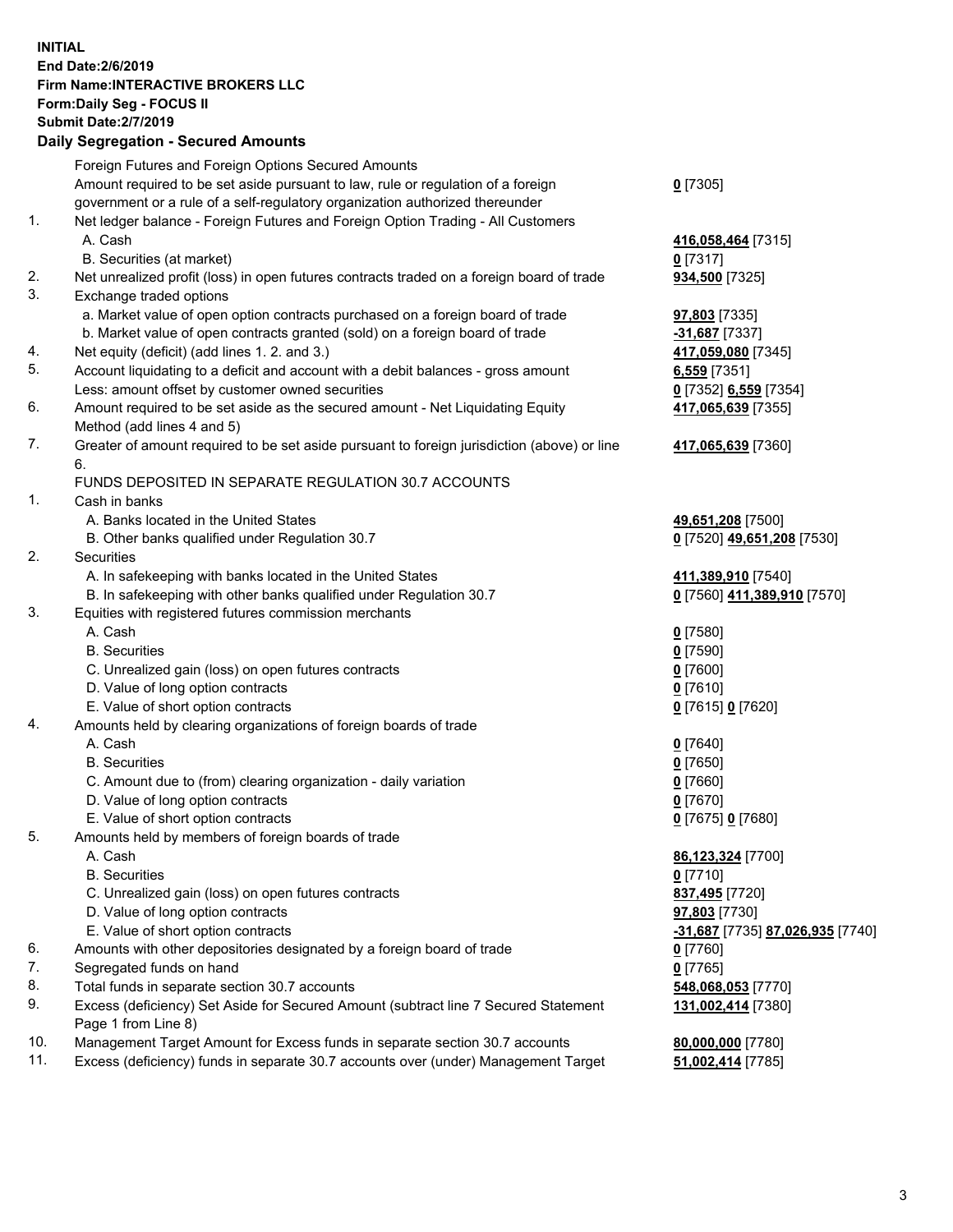|     | <b>INITIAL</b>                                                                                                                                                |                           |
|-----|---------------------------------------------------------------------------------------------------------------------------------------------------------------|---------------------------|
|     | End Date: 2/6/2019                                                                                                                                            |                           |
|     | Firm Name: INTERACTIVE BROKERS LLC                                                                                                                            |                           |
|     | Form: Daily Seg - FOCUS II                                                                                                                                    |                           |
|     | <b>Submit Date: 2/7/2019</b>                                                                                                                                  |                           |
|     | Daily Segregation - Segregation Statement                                                                                                                     |                           |
|     |                                                                                                                                                               |                           |
| 1.  | SEGREGATION REQUIREMENTS(Section 4d(2) of the CEAct)                                                                                                          |                           |
|     | Net ledger balance<br>A. Cash                                                                                                                                 |                           |
|     |                                                                                                                                                               | 3,983,915,299 [7010]      |
| 2.  | B. Securities (at market)<br>Net unrealized profit (loss) in open futures contracts traded on a contract market                                               | $0$ [7020]                |
| 3.  | Exchange traded options                                                                                                                                       | -126,612,432 [7030]       |
|     |                                                                                                                                                               |                           |
|     | A. Add market value of open option contracts purchased on a contract market                                                                                   | 345,905,733 [7032]        |
| 4.  | B. Deduct market value of open option contracts granted (sold) on a contract market                                                                           | -358,230,003 [7033]       |
| 5.  | Net equity (deficit) (add lines 1, 2 and 3)                                                                                                                   | 3,844,978,597 [7040]      |
|     | Accounts liquidating to a deficit and accounts with                                                                                                           |                           |
|     | debit balances - gross amount                                                                                                                                 | 1,254,648 [7045]          |
| 6.  | Less: amount offset by customer securities                                                                                                                    | 0 [7047] 1,254,648 [7050] |
|     | Amount required to be segregated (add lines 4 and 5)<br>FUNDS IN SEGREGATED ACCOUNTS                                                                          | 3,846,233,245 [7060]      |
| 7.  |                                                                                                                                                               |                           |
|     | Deposited in segregated funds bank accounts<br>A. Cash                                                                                                        | 470,505,782 [7070]        |
|     | B. Securities representing investments of customers' funds (at market)                                                                                        | 2,354,328,880 [7080]      |
|     | C. Securities held for particular customers or option customers in lieu of cash (at                                                                           |                           |
|     | market)                                                                                                                                                       | $0$ [7090]                |
| 8.  | Margins on deposit with derivatives clearing organizations of contract markets                                                                                |                           |
|     | A. Cash                                                                                                                                                       |                           |
|     |                                                                                                                                                               | 5,233,733 [7100]          |
|     | B. Securities representing investments of customers' funds (at market)<br>C. Securities held for particular customers or option customers in lieu of cash (at | 1,258,754,615 [7110]      |
|     | market)                                                                                                                                                       | $0$ [7120]                |
| 9.  | Net settlement from (to) derivatives clearing organizations of contract markets                                                                               |                           |
| 10. | Exchange traded options                                                                                                                                       | -22,617,651 [7130]        |
|     | A. Value of open long option contracts                                                                                                                        | 367,205,110 [7132]        |
|     | B. Value of open short option contracts                                                                                                                       | -379,598,397 [7133]       |
| 11. | Net equities with other FCMs                                                                                                                                  |                           |
|     | A. Net liquidating equity                                                                                                                                     | $0$ [7140]                |
|     | B. Securities representing investments of customers' funds (at market)                                                                                        | $0$ [7160]                |
|     | C. Securities held for particular customers or option customers in lieu of cash (at                                                                           | $0$ [7170]                |
|     | market)                                                                                                                                                       |                           |
| 12. | Segregated funds on hand                                                                                                                                      | $0$ [7150]                |
| 13. | Total amount in segregation (add lines 7 through 12)                                                                                                          | 4,053,812,072 [7180]      |
| 14. | Excess (deficiency) funds in segregation (subtract line 6 from line 13)                                                                                       | 207,578,827 [7190]        |
| 15. | Management Target Amount for Excess funds in segregation                                                                                                      | 155,000,000 [7194]        |
|     |                                                                                                                                                               |                           |

16. Excess (deficiency) funds in segregation over (under) Management Target Amount Excess

**52,578,827** [7198]